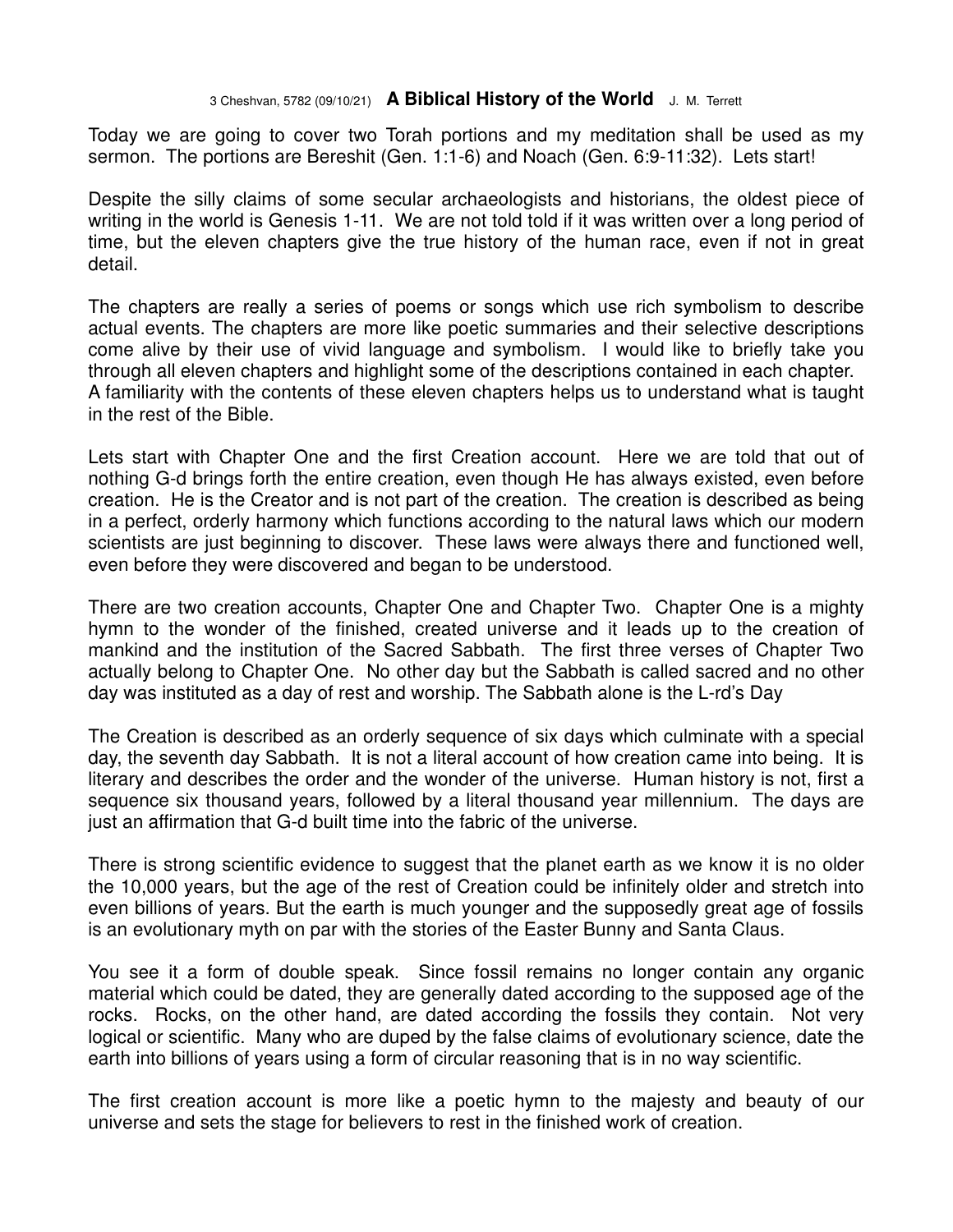There is no "gap" between verse one and verse two, where the devil is supposed to have messed up creation, requiring G-d to start over again. The devil is not a being with cosmic powers, he is a liar and a murderer, nothing more. Verse one introduces the account and the six days which follow artfully describe the wonderful order of G-d's amazing creation. Man and woman are both created in the first creation account and the account says that everything which was created is good, orderly and complete.

Why is there a second creation account which apparently reverses the order of the first account? Nether account should be seen as strictly sequential or chronological and each account is set up to highlight some aspect of creation. Chapter two is a hymn to gender, where man is created first of all life forms and yet is unable to find a suitable helpmate to relieve his loneliness and bring forth the generations of mankind.

The account shows that both genders are of equal value and that when a man and a woman are united in matrimony, the two become one ("echad", a composite unity and a plural singularity), in much the same way that the trinity of G-d is "echad". In this chapter, we are introduced to the mystery of gender, where both genders share the same human nature, that is the full image of G-d. However it also means that while we are complimentary, we are radically different in how we think and view the world – two sides of the same coin, but in many ways, each gender shall always remain a mystery to the other.

Chapter three is a lament and a dirge where our first ancestors are defeated by the evil influence of the enemy and sin against G-d. In many ways, this is the saddest chapter in the Bible. It speaks of our ancestor's fall and their expulsion from the garden for their own protection. We are not told what specific kind of fruit was forbidden to them, but their act of disobedience gave them a first hand knowledge of good and evil. They knew that they had disobeyed G-d and hid from Him in their shame.

There was also the tree of life growing in this garden and it was the enemy's intention that our fallen ancestors would also eat of the tree of life and live forever in a sinful state. Having them eat of the tree of the knowledge of good and evil was only stage one in his evil plans for mankind. He used his favourite lie: "has G-d really said?" to cause the fall. Once this was accomplished he would concocted a further lie to get our confused and dazed ancestors to eat of the tree of life and thus have no possibility of redemption. He may have been prepared to say something like:"Don't you want to live forever, even if you are in a fallen state?".

To save us, YHVH excluded us from the garden and placed an angel with a flaming sword to deny us any potential access to this special tree. In between the fall and the exclusion, the promise of future redemption is given to the women, prior to her being told about her punishment. Male domination over woman is part of the consequences of the fall and is not how our intended harmony was to work.

This harmony is restored in our blessed Messiah, as we await His coming Kingdom where race, gender and social status will forever disappear. We should treat each other with Kingdom respect and not let the consequences of the fall dictate how we relate to one another. We want to the see the serpent's head crushed under of Messiah's feet and not waste our time crushing each other. The fruit of the Spirit is our inheritance, not the works of the flesh. Harmony, equality, cooperation and love is what we are called to, nothing less.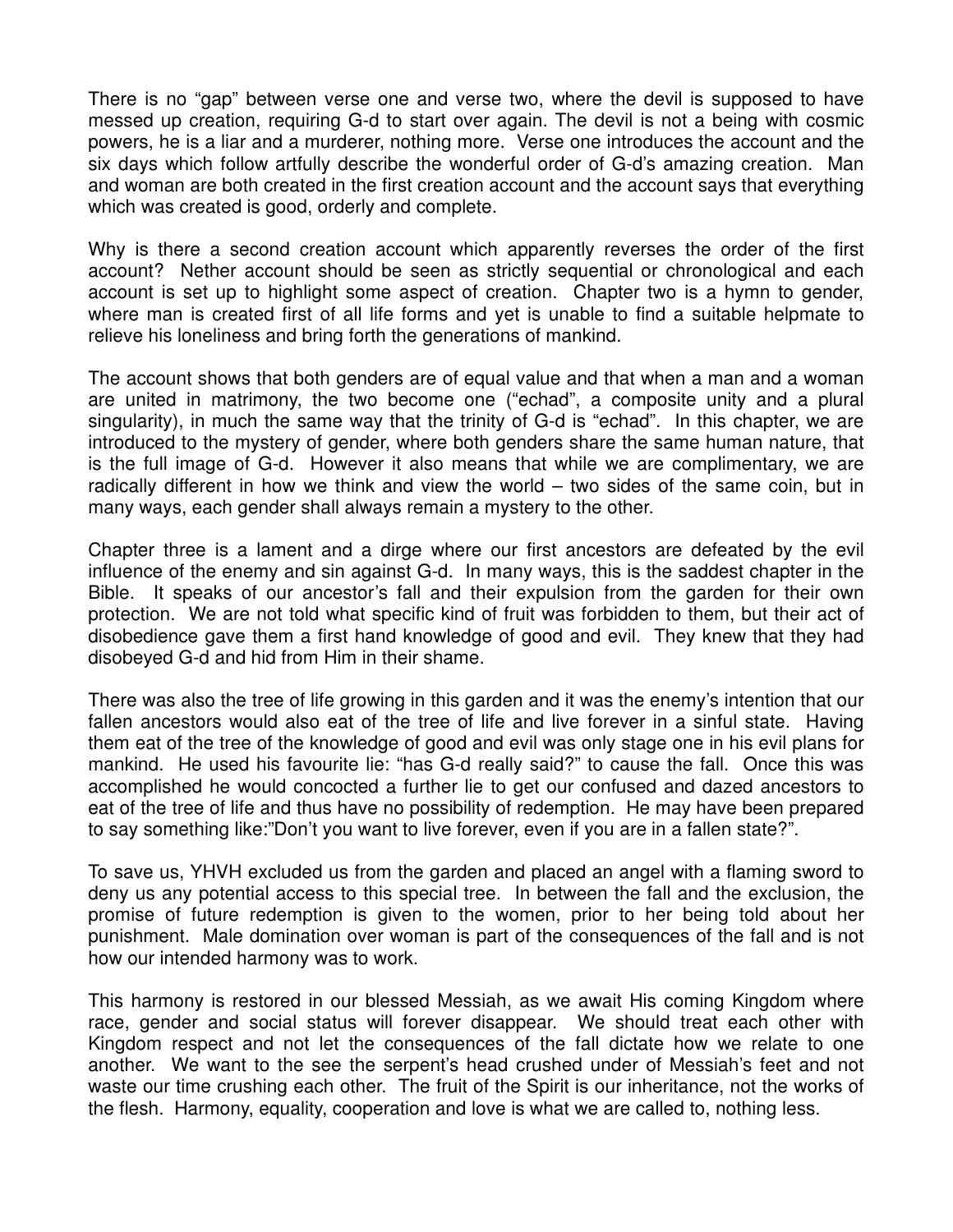Chapter four is another lament (dirge) where we discover that even in our fallen mortal state, we are sinners by choice and not by design (nature). From our very first breath, the enemy is gunning for us in every generation and it is our calling to confront him and learn how to defeat him.

After describing the first murder, chapter four gives us a limited genealogy of the descendants of Cain. Not all of them were bad, but in very short order, they will form the wicked core of humanity and stand against the truth and righteousness of the righteous core. The chapter ends with the birth of Seth, the second antediluvian (pre-flood) patriarch. With him, men once again begin to call upon the name of YHVH.

 After their expulsion from the garden, and the murder of their first born, Adam an Eve may have gone through a dark patch, but they lived for many years after their descendants began to call on the name of the L-RD. They had many more children, some of whom would have remained part of the righteous core, while others slipped into the darkness of the wicked core.

Chapter Five outlines the ten antediluvian (pre-flood) patriarchs and really points to a kind of scarlet thread where the truth of G-d and His purposes persist. And this, even when darkness is rapidly expanding, eventually almost extinguishing any spiritual light on earth.

The patriarchs mostly lived to a great age, but the last three patriarchs are of special interest. Two of them Methuselah and Lamech died in the same year, just before the flood began. Lamech shares a name with one of the descendants of Cain, but they are not the same person. All the patriarchs but one (Noah), fathered many children whose names and number is not given. He is the only patriarch who did not have a large family.

It is likely that the children and the offspring of the patriarchs eventually succumbed to the global darkness, which left Noah's family as the only survivors of the righteous core. Noah did not father any children after his three sons were born. We learn that he was a preacher of righteousness, who fought a long, losing battle with the growing wicked core.

It was not that he was a bad preacher, it was just that the forces of evil eventually overcame all resistance to evil. While this was going on, it is likely that many righteous people lived and died without their names being recorded. The eventual takeover by the wicked core must have been a well planned, systematic assault on mankind, master minded by the same adversary who failed to destroy our first ancestors while they dwelt in the garden.

It is sad to see the growth of worldwide darkness in our days and our only solution to it is threefold. First we need to study and stand on the Word of our Messiah. Next we need to live lives of obedience to this same Word. And finally, we need to have faith in the promises of the Word, no matter how dark and painful this old world becomes.

Chapter six begins with a description of the blending of two distinct groups of mankind – the sons of G-d and the daughters of men. There is no indication that the sons of G-d were really angels and that the daughters of men were their human spouses. Angels neither possess gender, nor reproductive organs (and they do not have wings). A discussion of the origin and the nature of angels will be dealt with at a later date. The sons of G-d were the descendants of the patriarchs who gradually assimilated into the wicked core when they married women who were descendants of Cain.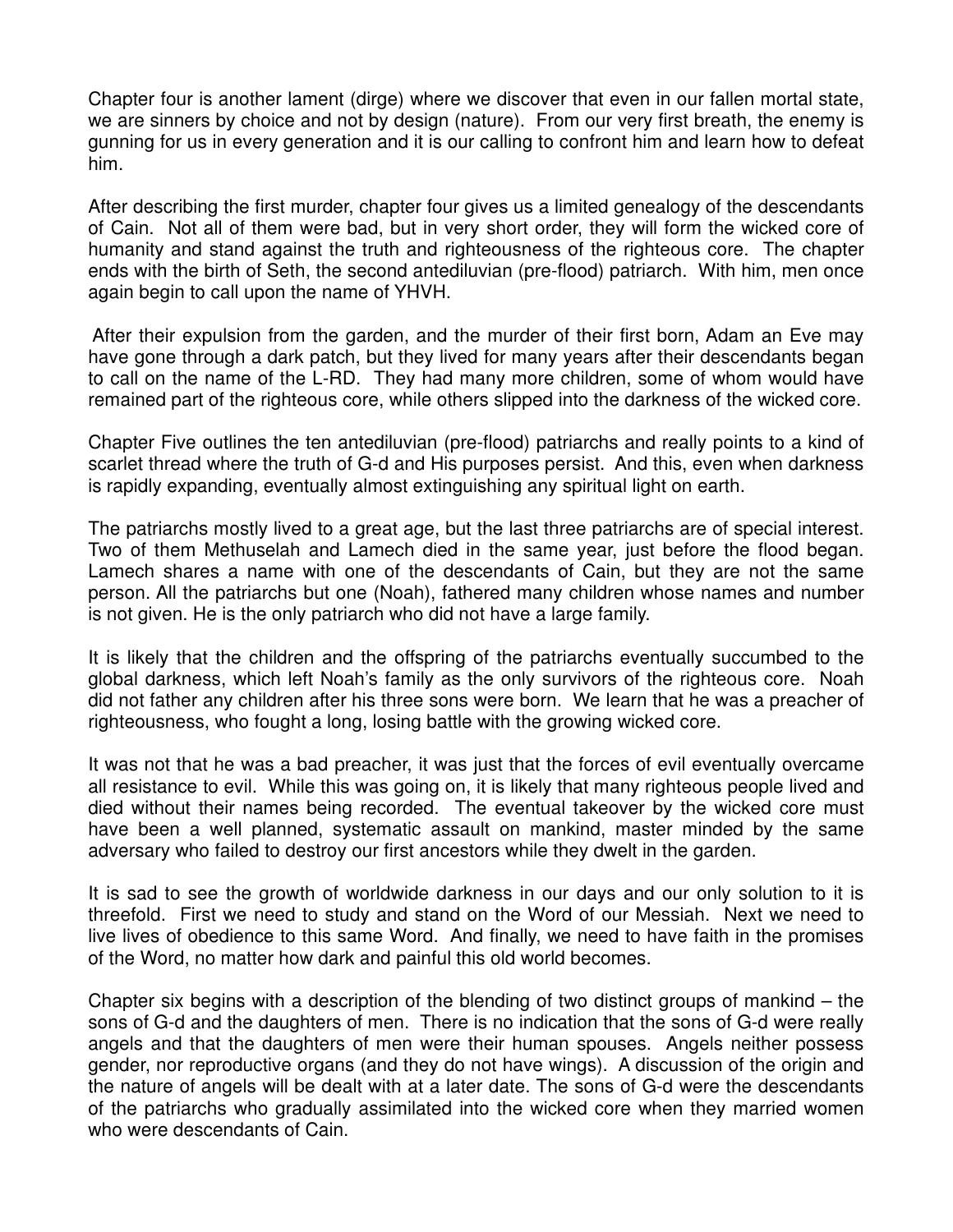The time it took to build the ark, was part of his prophetic warning about impending judgment which would come in 120 years. This number is never used to describe a human lifespan. In fact, it took several generations after the flood for the human life span to dwindle below this period of time. As well, too many people misunderstand the meaning of the Hebrew word for giants (Nephilim). Not much material helps us to identify this group of people. In some places the word does refer to people of great stature, but in Chapter Six, they were not great in stature. They were famous people who lived before the flood.

Chapter six gives the rational behind the catastrophic judgment of G-d. Mankind had filled the earth with violence and corruption. The passage also mentions both the completion of the Ark and the gathering of animals from every species. Two of every species were gathered, along with seven pairs of clean animals. While the exact number of species is not given, nor the exact number of animals, according to the Bible, a species is a closed gene pool whose members can only reproduce among themselves.

Most of the myriad, so-called species identified by modern zoology, are really just any number of subspecies which developed in response to altered climatic conditions. We are told Noah took food on board for the animals, but we are not told what kind of food it was or how much of it was taken on board.

Chapters seven and eight deal with the actual chronology fo the flood, including both the start date and the end date. The flood began on the 17<sup>th</sup> day of the second month of the 600<sup>th</sup> year of Noah's life. The waters finally receded and the earth dried up on the  $27<sup>th</sup>$  day of the second month of the 601<sup>st</sup> year of Noah's life. It lasted for a little over one year.

The rising up of the water is described with vivid symbolic round numbers which are also used to describe the receding levels of water, until the ground was finally dry. Most of the water came from the fountains of the deep and while the ark floated, the single continent, Pangea (Greek for all the earth), began to drift apart into the six continents we have today. Europe is usually considered part of the massive continent of Eurasia.

This process of drifting has been called continental drift, and while it has slowed down, it is still happening in our modern world. As the waters rose, the parts of the earth which were emptied of their water, collapsed beneath the weight of the flood waters and great mountains were formed on most of the continents. The ocean filled the basins which this process created. The earth was cleansed and the stains of the great darkness were washed away.

Chapter nine begins with the stipulation that no animal is to be eaten alive. The life is in the blood, so kill the animal (release the life) before you begin to fill your belly. This practice may have been one of the gross sins practised in the world before the flood. Murder is also forbidden because life is sacred to G-d.

The rainbow becomes a covenant symbol that no subsequent universal floods would ever cover the whole earth again. This was not the first rainbow, but it may have been the first one which Noah and his family saw once the flood dried up.

What follows is a time gap between when the family comes off the ark and two things occur. First Ham has a child, Canaan, who reaches the age of puberty before something horrible occurs. Noah also plants a vineyard, drinks the wine and falls down drunk in his tent.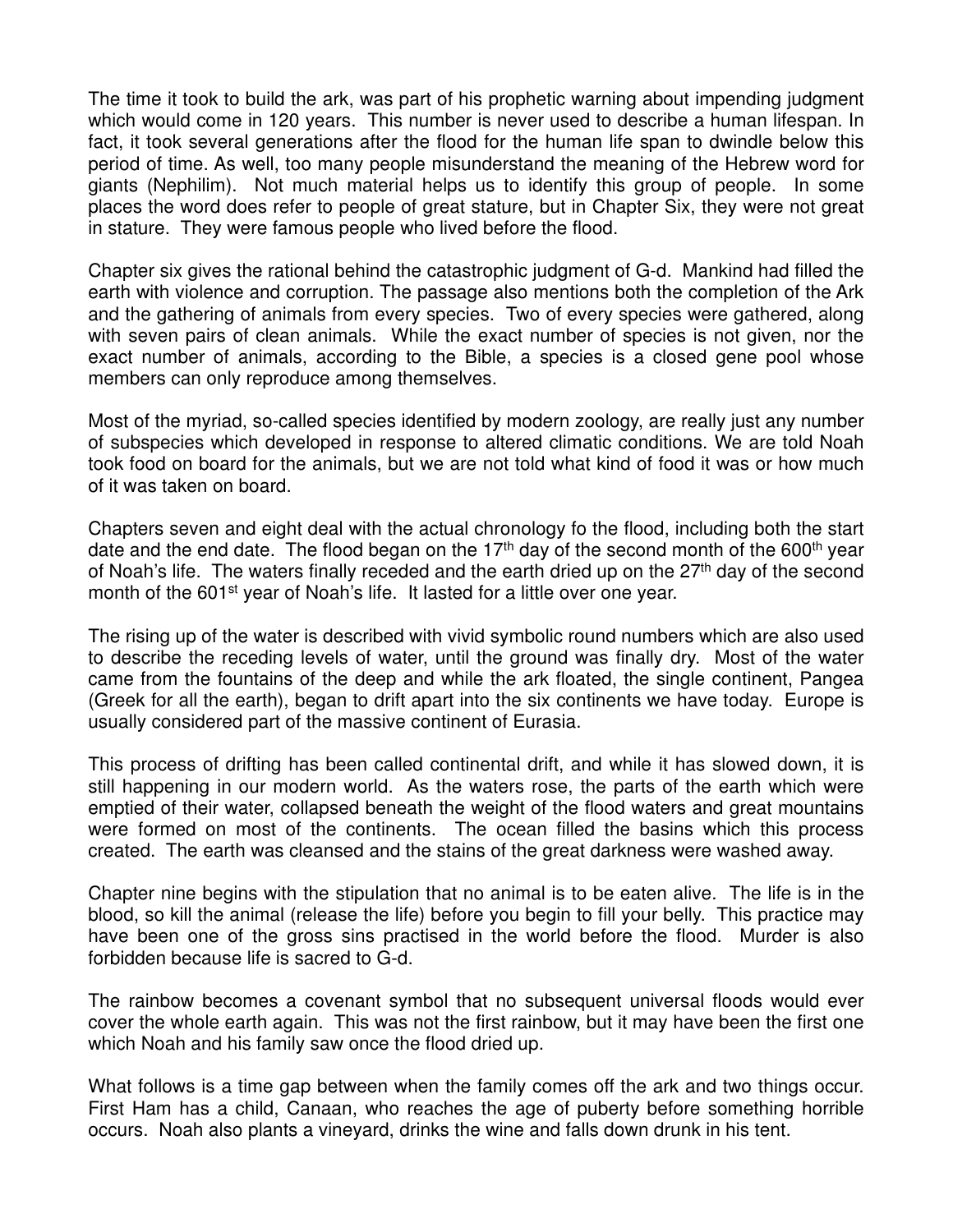The euphemism, "uncovering his nakedness" is used to refer to some kind of sexual activity which was performed by Canaan with Noah's wife, his grandmother. This may have been the worst example of sinfulness the community experienced so soon after the redeemed community came out of the ark.

Canaan himself was cursed because of his sin. Future inhabitants of Canaan would also have only be cursed because of their sin, and not because of sin of Noah's grandson. Afterwards, the three main linguistic divisions of mankind are mentioned and they are described as descendants of Noah's three sons: Ham Shem and Japheth.

Chapter ten is dedicated to describing the seventy family groups, which, after the flood, developed into the races, nations and linguistic groups which inhabit the earth today. Skin colour is not mentioned, nor any other genetic anomaly which exists among the various segments of humanity in our modern world. All members of all the races of mankind can reproduce with one another, so together we form a single, closed gene pool species.

In His mercy, G-d scattered the peoples of the earth in intact family groups and all the major languages of the world can be classified into various linguistic families, so the various languages of earth are like the various subspecies of animals which developed after the animals came out of the ark.

The final chapter deals with two things. First, it outlines the causes of the dispersal at Babel, then it moves on to outline the genealogy of Abraham. Until his entry into the Promised Land he was called Abram. All the other genealogies of all the other families of the earth are not given because this is a selective account of the family of one man which was called to reunite the scattered children of Noah, back into one redeemed people.

There is quite some confusion about the nature of the tower of Babel which the people built. It was not a skyscraper which tried to reach up into the heavens. It was a horoscope (Ziggurat or temple) which functioned as a horoscope which they hoped to use to predict the future and tell people the best time to succeed in all and any of their plans.

It would have been aligned to the positions of the stars and readings would have been taken according to the various positions of the stars. All major religions in our world have various forms of temple horoscopes and it may have been both an attempt to circumvent G-d or to actually control Him.

Also, the people did not want to scatter across the strange new world they encountered and the pace of their emerging sinfulness was accelerated by their disobedience. G-d came down, probably through an angel, to investigate and He saw how quickly wickedness was once again taking hold of the human race. We are not told that everybody participated in the building of the ziggurat, or in any of the other sins which were once again taking hold among the families of humanity.

In order to prevent another global darkness from covering the world so soon after the flood, YHVH confused the languages of each family group. They could no longer understand one another and quit building the tower of Babel and began to scatter over the face of the planet, because they were afraid of one another and did not trust one another. It is only in our generation that all the various peoples of our planet once again form a single global village.